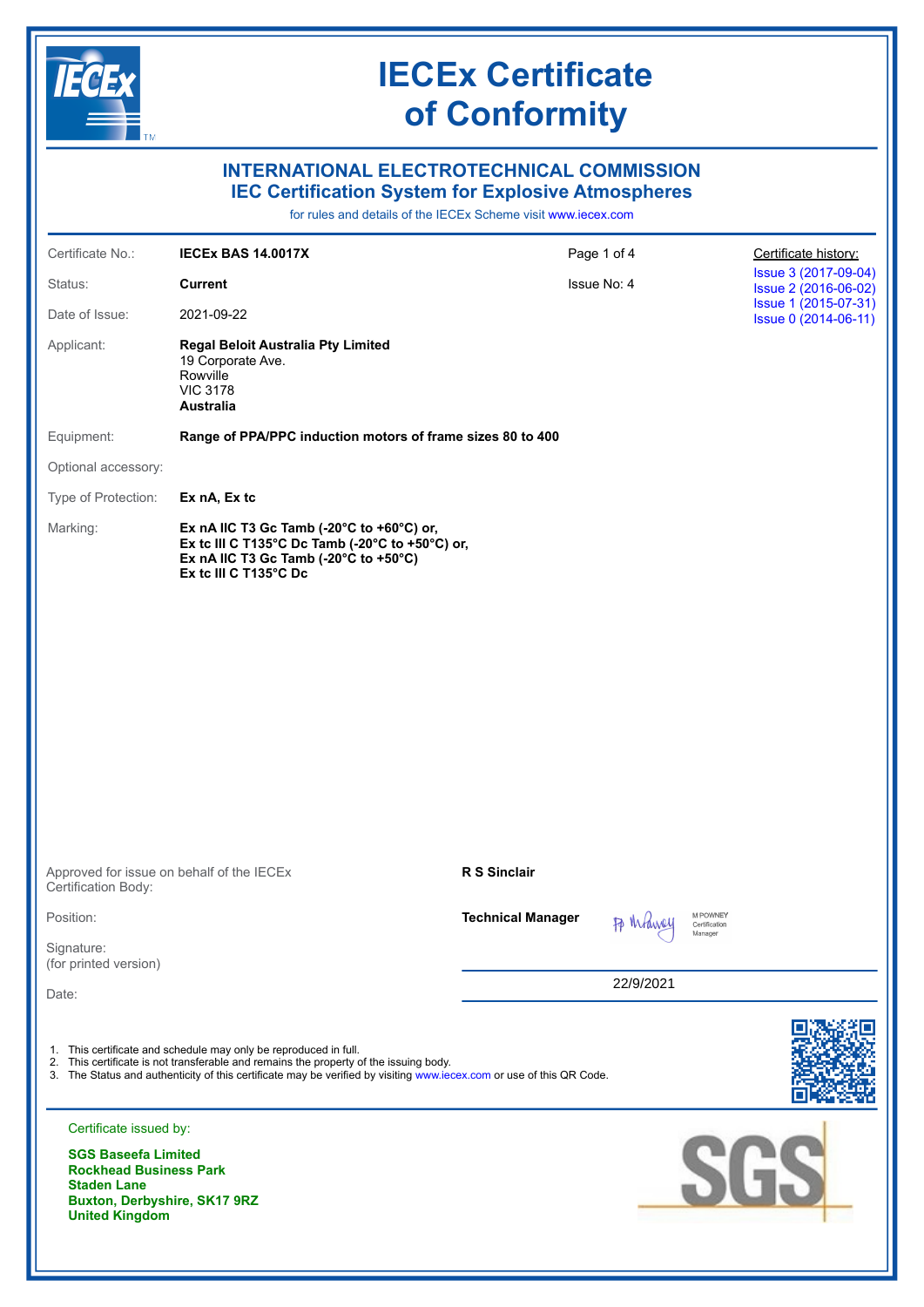

# **IECEx Certificate of Conformity**

| Certificate No.:                                                                                                                                                                                                                                                                                                                                                                                                                                                                                         | <b>IECEX BAS 14.0017X</b>                                                                                                                                           | Page 2 of 4 |
|----------------------------------------------------------------------------------------------------------------------------------------------------------------------------------------------------------------------------------------------------------------------------------------------------------------------------------------------------------------------------------------------------------------------------------------------------------------------------------------------------------|---------------------------------------------------------------------------------------------------------------------------------------------------------------------|-------------|
| Date of issue:                                                                                                                                                                                                                                                                                                                                                                                                                                                                                           | 2021-09-22                                                                                                                                                          | Issue No: 4 |
|                                                                                                                                                                                                                                                                                                                                                                                                                                                                                                          |                                                                                                                                                                     |             |
| Manufacturer:                                                                                                                                                                                                                                                                                                                                                                                                                                                                                            | <b>Regal Beloit Australia Pty Limited</b><br>19 Corporate Ave.<br>Rowville<br><b>VIC 3178</b><br><b>Australia</b>                                                   |             |
| Additional<br>manufacturing<br>locations:                                                                                                                                                                                                                                                                                                                                                                                                                                                                | <b>Regal Beloit New Zealand Limited</b><br>18 Jomac Place, Avondale, Auckland<br>1026<br><b>New Zealand</b>                                                         |             |
| This certificate is issued as verification that a sample(s), representative of production, was assessed and tested and found to comply with the<br>IEC Standard list below and that the manufacturer's quality system, relating to the Ex products covered by this certificate, was assessed and<br>found to comply with the IECEx Quality system requirements. This certificate is granted subject to the conditions as set out in IECEx Scheme<br>Rules, IECEx 02 and Operational Documents as amended |                                                                                                                                                                     |             |
| <b>STANDARDS:</b><br>The equipment and any acceptable variations to it specified in the schedule of this certificate and the identified documents, was found<br>to comply with the following standards                                                                                                                                                                                                                                                                                                   |                                                                                                                                                                     |             |
| IEC 60079-0:2011<br>Edition:6.0                                                                                                                                                                                                                                                                                                                                                                                                                                                                          | Explosive atmospheres - Part 0: General requirements                                                                                                                |             |
| IEC 60079-15:2010<br>Edition:4                                                                                                                                                                                                                                                                                                                                                                                                                                                                           | Explosive atmospheres - Part 15: Equipment protection by type of protection "n"                                                                                     |             |
| IEC 60079-31:2013<br>Edition:2                                                                                                                                                                                                                                                                                                                                                                                                                                                                           | Explosive atmospheres - Part 31: Equipment dust ignition protection by enclosure "t"                                                                                |             |
|                                                                                                                                                                                                                                                                                                                                                                                                                                                                                                          | This Certificate <b>does not</b> indicate compliance with safety and performance requirements<br>other than those expressly included in the Standards listed above. |             |

#### **TEST & ASSESSMENT REPORTS:**

A sample(s) of the equipment listed has successfully met the examination and test requirements as recorded in:

Test Reports:

[GB/BAS/ExTR14.0039/00](https://www.iecex-certs.com/#/deliverables/REPORT/18431/view) [GB/BAS/ExTR16.0152/00](https://www.iecex-certs.com/#/deliverables/REPORT/19437/view)

Quality Assessment Reports:

[AU/TSA/QAR06.0012/10](https://www.iecex-certs.com/#/deliverables/REPORT/70884/view) [AU/TSA/QAR07.0009/09](https://www.iecex-certs.com/#/deliverables/REPORT/77075/view)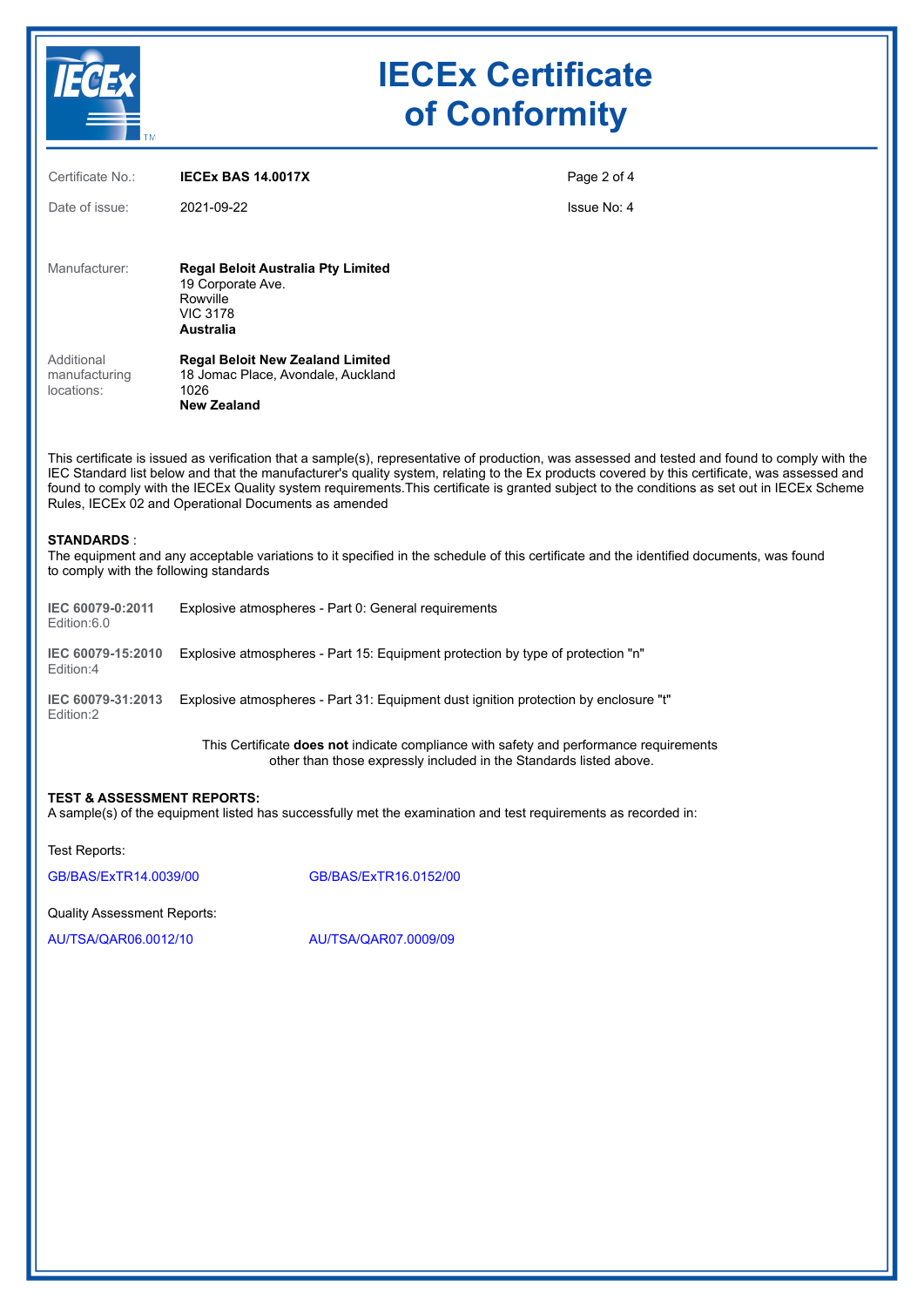

## **IECEx Certificate of Conformity**

Certificate No.: **IECEx BAS 14.0017X**

Date of issue: 2021-09-22

Page 3 of 4

Issue No: 4

### **EQUIPMENT:**

Equipment and systems covered by this Certificate are as follows:

The PPA/PPC range of squirrel cage induction motors is manufactured from cast iron and comprises a main body with a separate bolt-on terminal box. The motors are designed to operate on 3 phase, 100V-1000V and 40-60Hz power systems. Motors may be supplied with auxiliary terminal boxes as required for the connection of optional anti-condensation heaters, RTD's and thermistors. Motors are available as foot mounted, flange mounted or foot and flange mounted. The bearings have V-ring seals and the lid of the main terminal box has a nitrile rubber gasket seal, which gives the motors an IP rating of IP66. Electrical connection is via a threaded entry in the main terminal box wall, designed to accommodate either a gland or conduit.

The range of motors is designated as type PPA for Australian output (kW/frame) or type PPC for the EU (kW/frame) and are identical in construction.

See Annex for further details.

#### **SPECIFIC CONDITIONS OF USE: YES as shown below:**

1. The equipment may present a potential electrostatic charging hazard; the user instructions shall be followed in order to minimize the risk of electrostatic discharge.

2. For arrangements which include a separate motor driven cooling fan, these shall be tested to verify that the rating of the cooling fan motor is not exceeded.

3. The thermal protection devices, when fitted to the motors with VVVF drives, shall be connected into the motor control circuit in such a manner as to disconnect the source of supply in order to prevent the nominated temperature class from being exceeded. The stator RTDs and thermistors can be connected via a standard industrial controller provided that the controller is located in a safe area.

4. The plug and socket type DXN1 shall not to be used on inverter driven motors above 50/60 hertz.

5. The plug and socket type DXN1 are limited to use within low impact areas.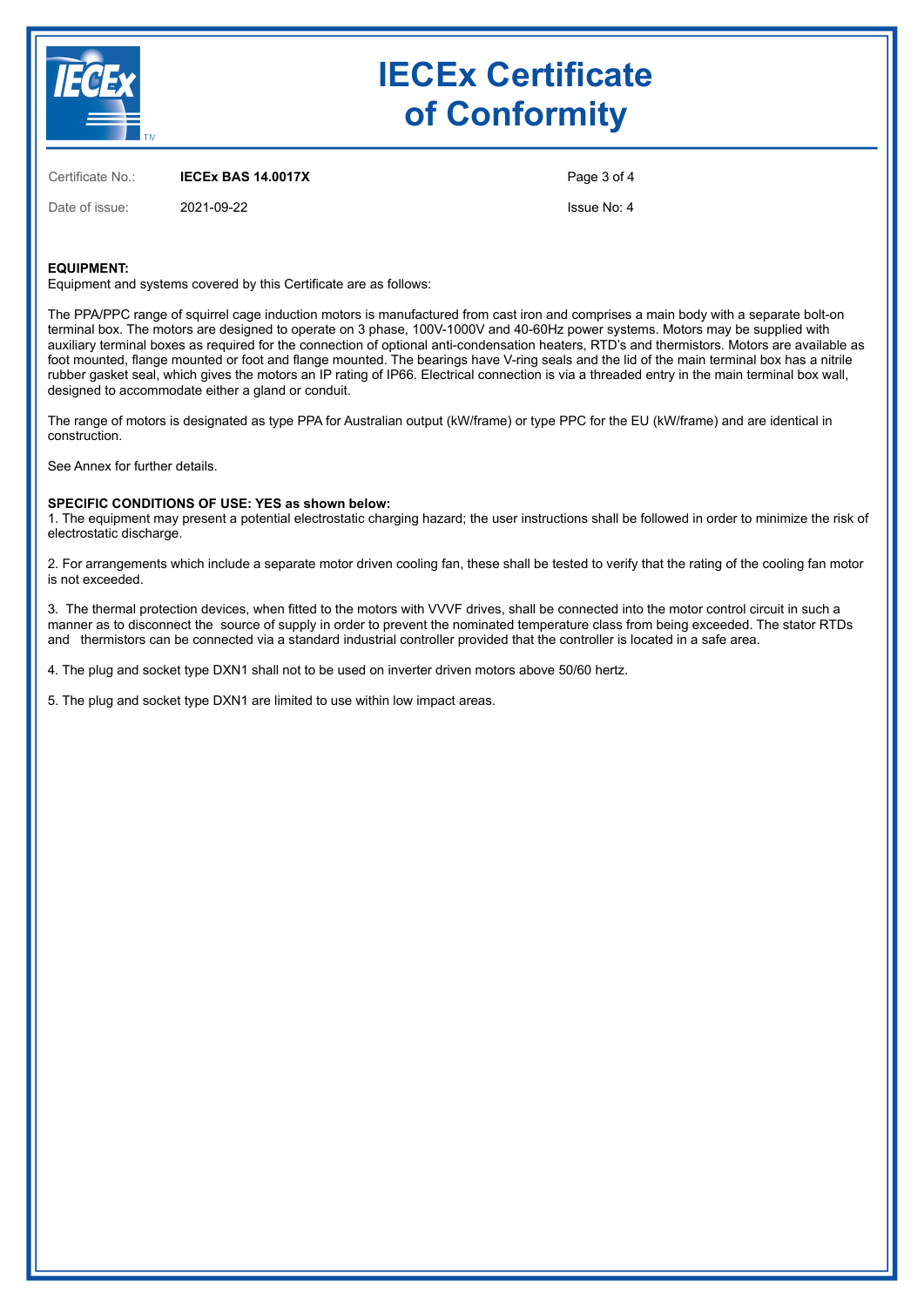

# **IECEx Certificate of Conformity**

Certificate No.: **IECEx BAS 14.0017X**

Page 4 of 4

Date of issue: 2021-09-22

Issue No: 4

## **DETAILS OF CERTIFICATE CHANGES (for issues 1 and above)**

## **Variation 4.1**

To update QARs only.

File Reference: **21/0601**

## **Annex:**

[IECEx BAS 14.0017X Annex 1.pdf](https://www.iecex-certs.com/#/deliverables/CERT/56981/view)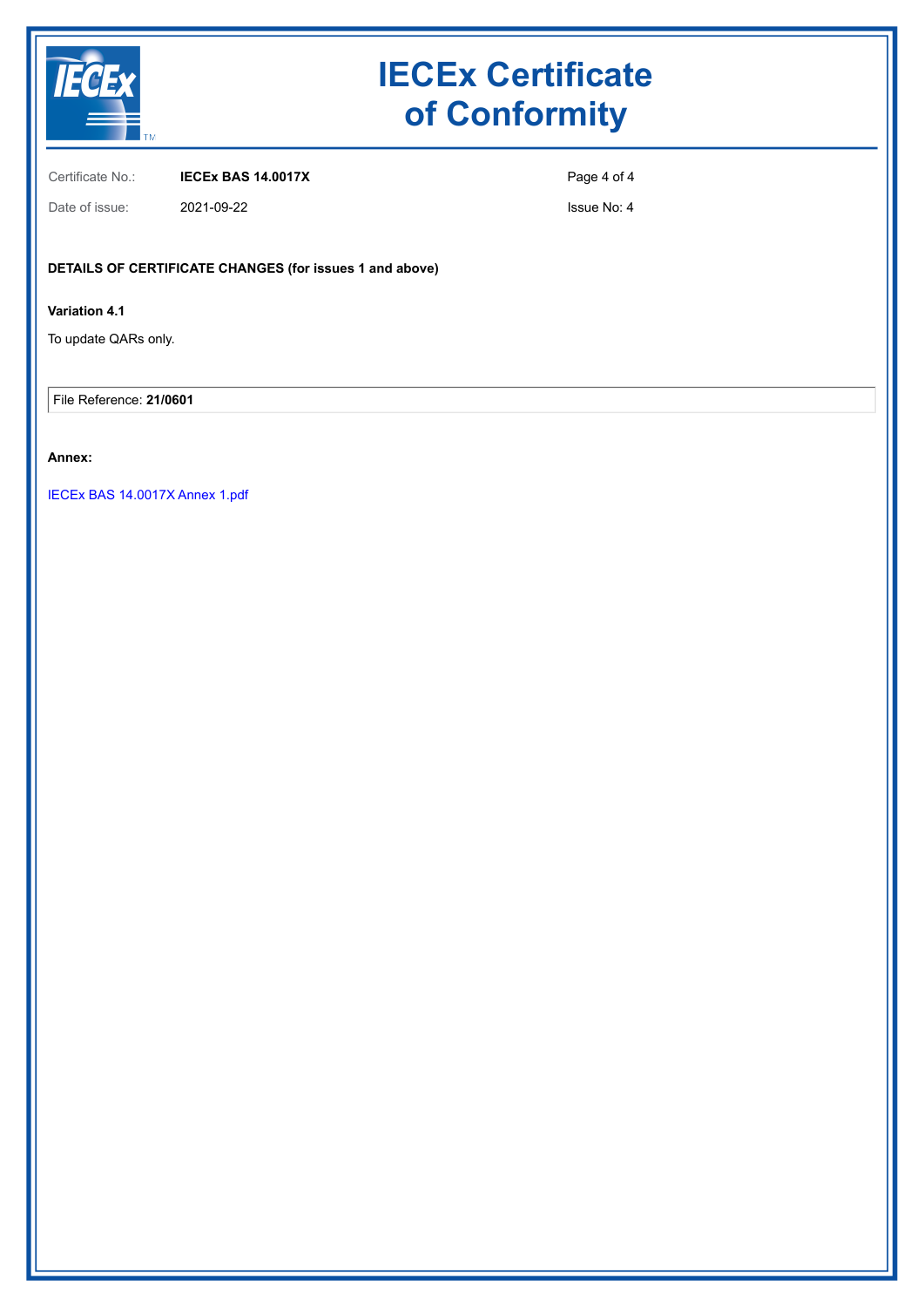### **SGS Baseefa Limited Rockhead Business Park Staden lane, Buxton, Derbyshire SK17 9RZ United Kingdom**



## ANNEX to IECEx BAS 14.0017X Issue No. 1 Date: 2016/06/02

**PPA/PPC Range of Induction Motors** with shaft centre heights ranging from 80 to 400mm are manufactured with cast iron frames for horizontal or vertical, foot and/or flange mounting. The flanges may be oversize or undersize as required and the enclosure provides a degree of ingress protection of at least IP55. The range covers 2 pole to 8 pole 3 phase windings for 40 to 120Hz operation at voltages of 100 to 1000V. The range is rated up to 630kW, the largest power ratings being the 4 pole frame size 400LX.

#### Bearing Arrangements

Spigots are machined at either end of the stator frame onto which the machined spigots of cast iron end shields are fitted. The end shields carry the grease lubricated rolling element bearing arrangements which are of ball or roller or angular contact designs. The bearings are covered either by the end shield itself as in smaller frames or by separate bearing covers with appropriate sealing arrangement for ingress protection.

#### **Stator**

The stator core packs are built from insulated silicon steel laminations which are clamped together. The wound and impregnated stator assembly is secured in the stator frame by an interference fit.

#### Rotor

The rotor core packs built from insulated steel laminations are fitted on to the steel shaft with an interference fit. The rotor cage is of die cast aluminium and is dynamically balanced by the addition of balanced weights secured onto cast studs on the rotor cage. Double shaft extensions or alterations to standard shaft extensions are included in the range. The rotor construction is designed to be compliant with the requirements of Table-4 of IEC60079-7 for any potential risk of air gap sparking with due considerations to risk factors.

#### Terminal Arrangement

The motors are fitted with separate bolt-on cast iron terminal boxes fitted with bolt-on covers incorporating a gasket which is glued to one surface. The position of terminal boxes can be on either side of the motor frame.

Main terminal boxes contain moulded resin/fibre glass terminal blocks incorporating threaded terminal studs to support the winding ends and supply cables with provision for optional auxiliary terminals. Optionally the winding ends may be brought out as extended flying leads via suitably IECEx/ATEX certified conduit fittings for direct connection to the supply terminals. Adequate clearance and creepage distances are provided as required by the standards for Ex e and Ex nA protection for the applicable voltage category.

Auxiliary terminal boxes may be fitted to the main terminal box to facilitate termination of auxiliary devices such as thermistors, anticondensation heaters and RTDs. IECEx /ATEX certified terminal blocks are used to terminate these auxiliary devices.

Cable glands or conduit fittings shall be suitably IECEx/ATEX certified with IP rating equivalent to or better than that of the equipment rating. Unused cable or conduit entries must be fitted with appropriately certified plugs.

Optional plug and socket type DXN1 DXN2 and DXN6 arrangements may also be used that are covered by their own IECEx certificates IECEx LCI 09.0005X, IECEx LCI 09.0006 and IECEx LCI 09.0007.

#### Ventilation

Various methods of cooling are used including TEFC or TEBC with the blower motor being separately IECEx/ATEX certified. Optionally an IECEx/ATEX certified encoder may be attached to the main motor shaft.

#### **Windings**

Motors are wound with modified polyester or polyester-imide enamelled copper wires with the winding overhangs suitably insulated and adequately tied in order to compact them and keep the insulation between phases.